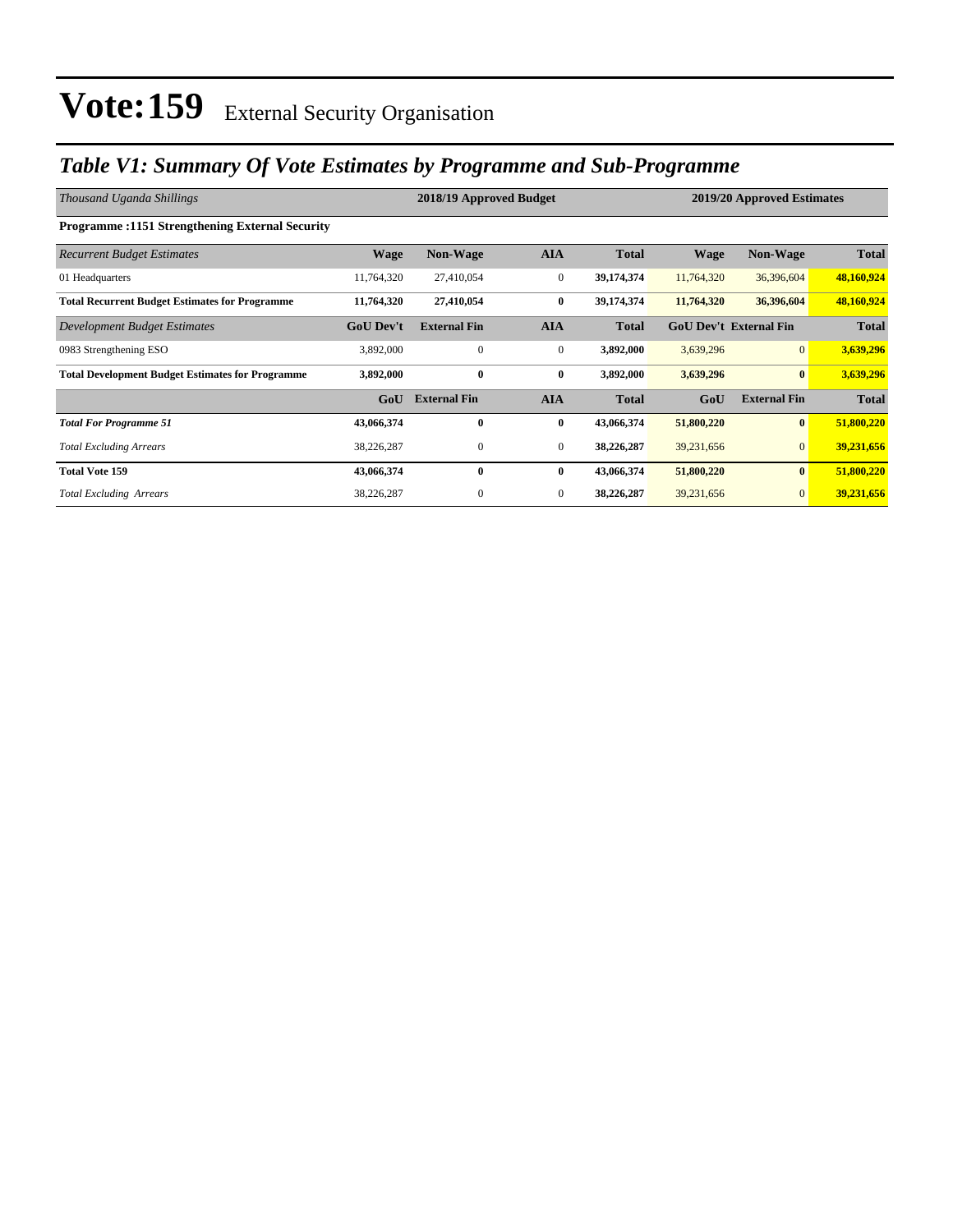### *Table V2: Summary Vote Estimates by Item*

| Thousand Uganda Shillings                                    | 2018/19 Approved Budget |                     |                  |              | 2019/20Approved Estimates |                     |              |  |
|--------------------------------------------------------------|-------------------------|---------------------|------------------|--------------|---------------------------|---------------------|--------------|--|
|                                                              | GoU                     | <b>External Fin</b> | AIA              | <b>Total</b> | GoU                       | <b>External Fin</b> | <b>Total</b> |  |
| <b>Employees, Goods and Services (Outputs Provided)</b>      | 34,334,287              | $\bf{0}$            | $\bf{0}$         | 34,334,287   | 35,592,360                | $\bf{0}$            | 35,592,360   |  |
| 211101 General Staff Salaries                                | 11,764,320              | $\bf{0}$            | $\bf{0}$         | 11,764,320   | 11,764,320                | $\bf{0}$            | 11,764,320   |  |
| 211103 Allowances (Inc. Casuals, Temporary)                  | 2,242,402               | $\bf{0}$            | $\bf{0}$         | 2,242,402    | 2,242,402                 | $\bf{0}$            | 2,242,402    |  |
| 212102 Pension for General Civil Service                     | $\bf{0}$                | $\bf{0}$            | $\bf{0}$         | $\bf{0}$     | 266,821                   | $\bf{0}$            | 266,821      |  |
| 213001 Medical expenses (To employees)                       | 212,230                 | $\bf{0}$            | $\bf{0}$         | 212,230      | 212,230                   | $\bf{0}$            | 212,230      |  |
| 213004 Gratuity Expenses                                     | 524,518                 | $\bf{0}$            | $\bf{0}$         | 524,518      | 524,518                   | $\bf{0}$            | 524,518      |  |
| 221003 Staff Training                                        | 196,973                 | $\bf{0}$            | $\bf{0}$         | 196,973      | 196,973                   | $\bf{0}$            | 196,973      |  |
| 221007 Books, Periodicals & Newspapers                       | 40,653                  | $\bf{0}$            | $\bf{0}$         | 40,653       | 40,653                    | $\bf{0}$            | 40,653       |  |
| 221008 Computer supplies and Information Technology<br>(TT)  | 43,498                  | $\bf{0}$            | $\bf{0}$         | 43,498       | 43,498                    | $\bf{0}$            | 43,498       |  |
| 221009 Welfare and Entertainment                             | 117,070                 | $\bf{0}$            | $\bf{0}$         | 117,070      | 117,070                   | $\bf{0}$            | 117,070      |  |
| 221011 Printing, Stationery, Photocopying and Binding        | 95,067                  | $\bf{0}$            | $\bf{0}$         | 95,067       | 95,067                    | $\bf{0}$            | 95,067       |  |
| 221012 Small Office Equipment                                | 13,130                  | $\bf{0}$            | $\bf{0}$         | 13,130       | 13,130                    | $\bf{0}$            | 13,130       |  |
| 221017 Subscriptions                                         | 300,000                 | $\bf{0}$            | $\bf{0}$         | 300,000      | 300,000                   | $\bf{0}$            | 300,000      |  |
| 222001 Telecommunications                                    | 320,030                 | $\bf{0}$            | $\bf{0}$         | 320,030      | 320,030                   | $\bf{0}$            | 320,030      |  |
| 223001 Property Expenses                                     | 19,690                  | $\bf{0}$            | $\bf{0}$         | 19,690       | 19,690                    | $\bf{0}$            | 19,690       |  |
| 223003 Rent – (Produced Assets) to private entities          | 1,107,390               | $\bf{0}$            | $\bf{0}$         | 1,107,390    | 1,257,431                 | $\bf{0}$            | 1,257,431    |  |
| 223005 Electricity                                           | 169,999                 | $\pmb{0}$           | $\bf{0}$         | 169,999      | 169,999                   | $\bf{0}$            | 169,999      |  |
| 223006 Water                                                 | 80,001                  | $\bf{0}$            | $\bf{0}$         | 80,001       | 80,001                    | $\bf{0}$            | 80,001       |  |
| 224003 Classified Expenditure                                | 16,093,327              | $\bf{0}$            | $\bf{0}$         | 16,093,327   | 16,934,539                | $\bf{0}$            | 16,934,539   |  |
| 227001 Travel inland                                         | 60,000                  | $\bf{0}$            | $\bf{0}$         | 60,000       | 60,000                    | $\bf{0}$            | 60,000       |  |
| 227002 Travel abroad                                         | 559,976                 | $\bf{0}$            | $\bf{0}$         | 559,976      | 559,976                   | $\bf{0}$            | 559,976      |  |
| 227004 Fuel, Lubricants and Oils                             | 128,605                 | $\bf{0}$            | $\bf{0}$         | 128,605      | 128,605                   | $\bf{0}$            | 128,605      |  |
| 228002 Maintenance - Vehicles                                | 245,408                 | $\bf{0}$            | $\bf{0}$         | 245,408      | 245,408                   | $\bf{0}$            | 245,408      |  |
| <b>Investment</b> (Capital Purchases)                        | 3,892,000               | $\bf{0}$            | $\bf{0}$         | 3,892,000    | 3,639,296                 | $\bf{0}$            | 3,639,296    |  |
| 312201 Transport Equipment                                   | 252,704                 | $\bf{0}$            | $\bf{0}$         | 252,704      | $\bf{0}$                  | $\bf{0}$            | $\bf{0}$     |  |
| 312202 Machinery and Equipment                               | 139,296                 | $\bf{0}$            | $\bf{0}$         | 139,296      | 139,296                   | $\bf{0}$            | 139,296      |  |
| 312207 Classified Assets                                     | 3,500,000               | $\bf{0}$            | $\bf{0}$         | 3,500,000    | 3,500,000                 | $\bf{0}$            | 3,500,000    |  |
| <b>Arrears</b>                                               | 4,840,087               | $\bf{0}$            | $\bf{0}$         | 4,840,087    | 12,568,564                | $\bf{0}$            | 12,568,564   |  |
| 321605 Domestic arrears (Budgeting)                          | 4,198,749               | $\bf{0}$            | $\bf{0}$         | 4,198,749    | 5,223,916                 | $\bf{0}$            | 5,223,916    |  |
| 321608 General Public Service Pension arrears<br>(Budgeting) | 641,337                 | $\bf{0}$            | $\bf{0}$         | 641,337      | 7,344,647                 | $\bf{0}$            | 7,344,647    |  |
| <b>Grand Total Vote 159</b>                                  | 43,066,374              | $\bf{0}$            | $\bf{0}$         | 43,066,374   | 51,800,220                | $\bf{0}$            | 51,800,220   |  |
| <b>Total Excluding Arrears</b>                               | 38,226,287              | $\boldsymbol{0}$    | $\boldsymbol{0}$ | 38,226,287   | 39,231,656                | $\mathbf{0}$        | 39,231,656   |  |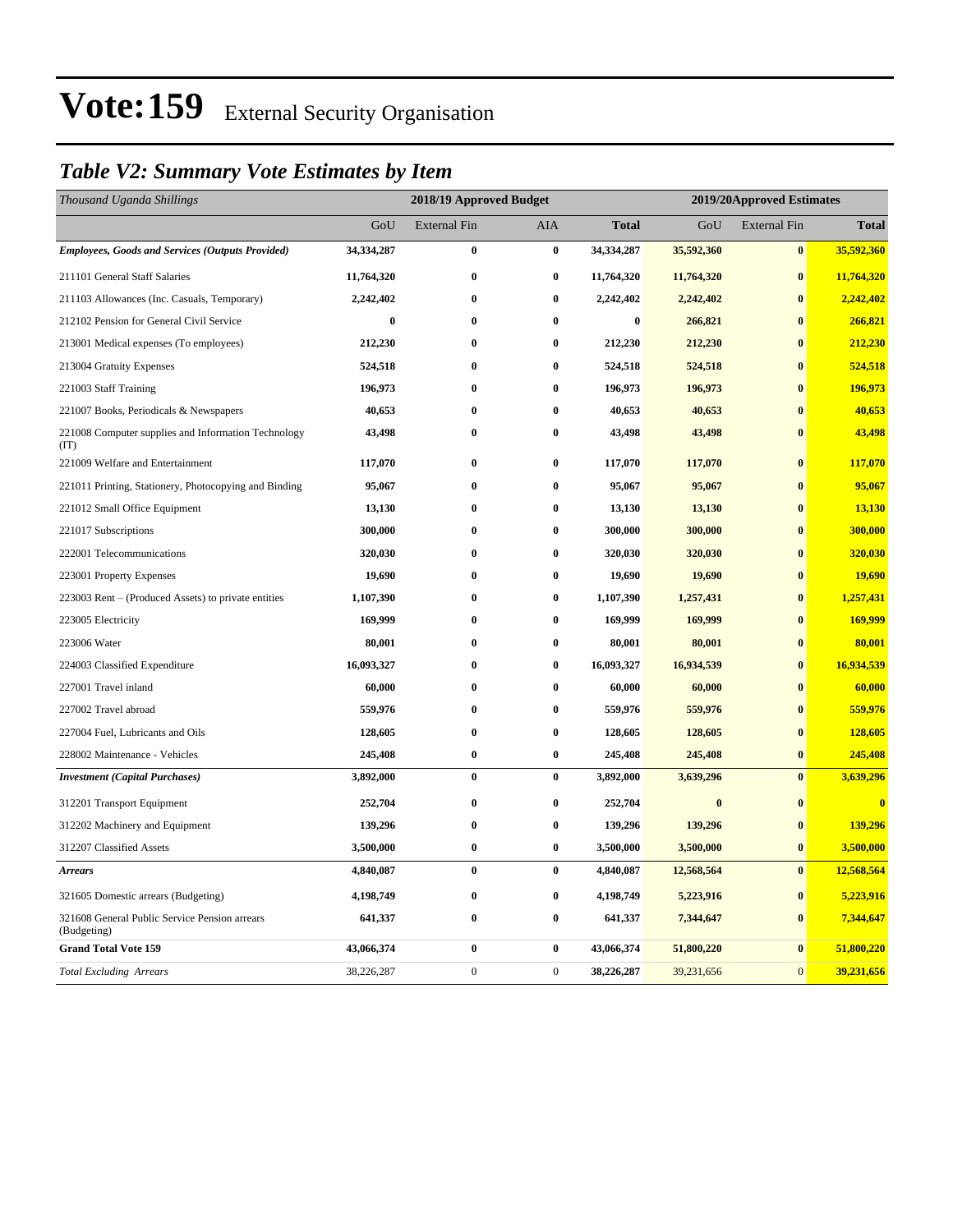### *Table V3: Detailed Estimates by Programme, Sub Programme, Output and Item*

#### *Programme :1151 Strengthening External Security*

*Recurrent Budget Estimates*

#### **SubProgramme 01 Headquarters**

| Thousand Uganda Shillings                                   | 2018/19 Approved Budget |                  |                  |              | 2019/20 Approved Estimates |                |              |
|-------------------------------------------------------------|-------------------------|------------------|------------------|--------------|----------------------------|----------------|--------------|
| <b>Outputs Provided</b>                                     | Wage                    | Non Wage         | AIA              | <b>Total</b> | Wage                       | Non Wage       | <b>Total</b> |
| Output 115101 Foreign intelligence collection               |                         |                  |                  |              |                            |                |              |
| 211101 General Staff Salaries                               | 2,316,080               | $\boldsymbol{0}$ | $\mathbf{0}$     | 2,316,080    | 2,316,080                  | $\mathbf{0}$   | 2,316,080    |
| 211103 Allowances (Inc. Casuals, Temporary)                 | $\boldsymbol{0}$        | 2,044,404        | $\mathbf{0}$     | 2,044,404    | $\boldsymbol{0}$           | 2,044,404      | 2,044,404    |
| 213001 Medical expenses (To employees)                      | $\mathbf{0}$            | 92,786           | $\mathbf{0}$     | 92,786       | $\mathbf{0}$               | 92,786         | 92,786       |
| 221003 Staff Training                                       | $\boldsymbol{0}$        | 54,363           | $\mathbf{0}$     | 54,363       | $\boldsymbol{0}$           | 54,363         | 54,363       |
| 221007 Books, Periodicals & Newspapers                      | $\boldsymbol{0}$        | 4,330            | $\boldsymbol{0}$ | 4,330        | $\boldsymbol{0}$           | 4,330          | 4,330        |
| 221008 Computer supplies and Information Technology (IT)    | $\mathbf{0}$            | 17,510           | $\boldsymbol{0}$ | 17,510       | $\boldsymbol{0}$           | 17,510         | 17,510       |
| 221009 Welfare and Entertainment                            | $\boldsymbol{0}$        | 30,090           | $\mathbf{0}$     | 30,090       | $\boldsymbol{0}$           | 30,090         | 30,090       |
| 221011 Printing, Stationery, Photocopying and Binding       | $\mathbf{0}$            | 23,459           | $\mathbf{0}$     | 23,459       | $\boldsymbol{0}$           | 23,459         | 23,459       |
| 221012 Small Office Equipment                               | $\boldsymbol{0}$        | 4,771            | $\mathbf{0}$     | 4,771        | $\boldsymbol{0}$           | 4,771          | 4,771        |
| 222001 Telecommunications                                   | $\boldsymbol{0}$        | 109,176          | $\mathbf{0}$     | 109,176      | $\boldsymbol{0}$           | 109,176        | 109,176      |
| 223001 Property Expenses                                    | $\boldsymbol{0}$        | 7,154            | $\mathbf{0}$     | 7,154        | $\boldsymbol{0}$           | 7,154          | 7,154        |
| 223003 Rent – (Produced Assets) to private entities         | $\boldsymbol{0}$        | 870,076          | $\mathbf{0}$     | 870,076      | $\boldsymbol{0}$           | 1,020,117      | 1,020,117    |
| 223005 Electricity                                          | $\overline{0}$          | 37.019           | $\mathbf{0}$     | 37,019       | $\mathbf{0}$               | 37,019         | 37,019       |
| 223006 Water                                                | $\boldsymbol{0}$        | 18,616           | $\mathbf{0}$     | 18,616       | $\boldsymbol{0}$           | 18,616         | 18,616       |
| 224003 Classified Expenditure                               | $\mathbf{0}$            | 15,522,694       | $\mathbf{0}$     | 15,522,694   | $\mathbf{0}$               | 15,989,428     | 15,989,428   |
| 227002 Travel abroad                                        | $\mathbf{0}$            | 58,951           | $\mathbf{0}$     | 58,951       | $\mathbf{0}$               | 58,951         | 58,951       |
| 227004 Fuel, Lubricants and Oils                            | $\boldsymbol{0}$        | 4,046            | $\mathbf{0}$     | 4,046        | $\boldsymbol{0}$           | 4,046          | 4,046        |
| 228002 Maintenance - Vehicles                               | $\mathbf{0}$            | 10,303           | $\mathbf{0}$     | 10,303       | $\boldsymbol{0}$           | 10,303         | 10,303       |
| <b>Total Cost of Output 01</b>                              | 2,316,080               | 18,909,748       | 0                | 21,225,828   | 2,316,080                  | 19,526,523     | 21,842,603   |
| Output 115102 Analysis of external intelligence information |                         |                  |                  |              |                            |                |              |
| 211101 General Staff Salaries                               | 1,389,648               | $\overline{0}$   | $\mathbf{0}$     | 1,389,648    | 1,389,648                  | $\overline{0}$ | 1,389,648    |
| 211103 Allowances (Inc. Casuals, Temporary)                 | $\mathbf{0}$            | 35,963           | $\mathbf{0}$     | 35,963       | $\boldsymbol{0}$           | 35,963         | 35,963       |
| 213001 Medical expenses (To employees)                      | $\boldsymbol{0}$        | 39,123           | $\mathbf{0}$     | 39,123       | $\boldsymbol{0}$           | 39,123         | 39,123       |
| 221003 Staff Training                                       | $\mathbf{0}$            | 23,209           | $\mathbf{0}$     | 23,209       | $\mathbf{0}$               | 23,209         | 23,209       |
| 221007 Books, Periodicals & Newspapers                      | $\boldsymbol{0}$        | 14,201           | $\mathbf{0}$     | 14,201       | $\boldsymbol{0}$           | 14,201         | 14,201       |
| 221008 Computer supplies and Information Technology (IT)    | $\boldsymbol{0}$        | 5,456            | $\boldsymbol{0}$ | 5,456        | $\boldsymbol{0}$           | 5,456          | 5,456        |
| 221009 Welfare and Entertainment                            | $\boldsymbol{0}$        | 13,712           | $\mathbf{0}$     | 13,712       | $\boldsymbol{0}$           | 13,712         | 13,712       |
| 221011 Printing, Stationery, Photocopying and Binding       | $\boldsymbol{0}$        | 19,577           | $\boldsymbol{0}$ | 19,577       | $\boldsymbol{0}$           | 19,577         | 19,577       |
| 221012 Small Office Equipment                               | $\boldsymbol{0}$        | 1,755            | $\boldsymbol{0}$ | 1,755        | $\boldsymbol{0}$           | 1,755          | 1,755        |
| 222001 Telecommunications                                   | $\overline{0}$          | 41,223           | $\boldsymbol{0}$ | 41,223       | $\boldsymbol{0}$           | 41,223         | 41,223       |
| 223001 Property Expenses                                    | $\overline{0}$          | 2,632            | $\boldsymbol{0}$ | 2,632        | $\boldsymbol{0}$           | 2,632          | 2,632        |
| 223003 Rent – (Produced Assets) to private entities         | $\boldsymbol{0}$        | 50,930           | $\boldsymbol{0}$ | 50,930       | $\mathbf{0}$               | 50,930         | 50,930       |
| 223005 Electricity                                          | $\boldsymbol{0}$        | 18,150           | $\overline{0}$   | 18,150       | $\boldsymbol{0}$           | 18,150         | 18,150       |
| 223006 Water                                                | $\overline{0}$          | 9,816            | $\overline{0}$   | 9,816        | $\boldsymbol{0}$           | 9,816          | 9,816        |
| 224003 Classified Expenditure                               | $\overline{0}$          | 317,894          | $\mathbf{0}$     | 317,894      | $\boldsymbol{0}$           | 317,894        | 317,894      |
| 227002 Travel abroad                                        | $\boldsymbol{0}$        | 41,683           | $\boldsymbol{0}$ | 41,683       | $\boldsymbol{0}$           | 41,683         | 41,683       |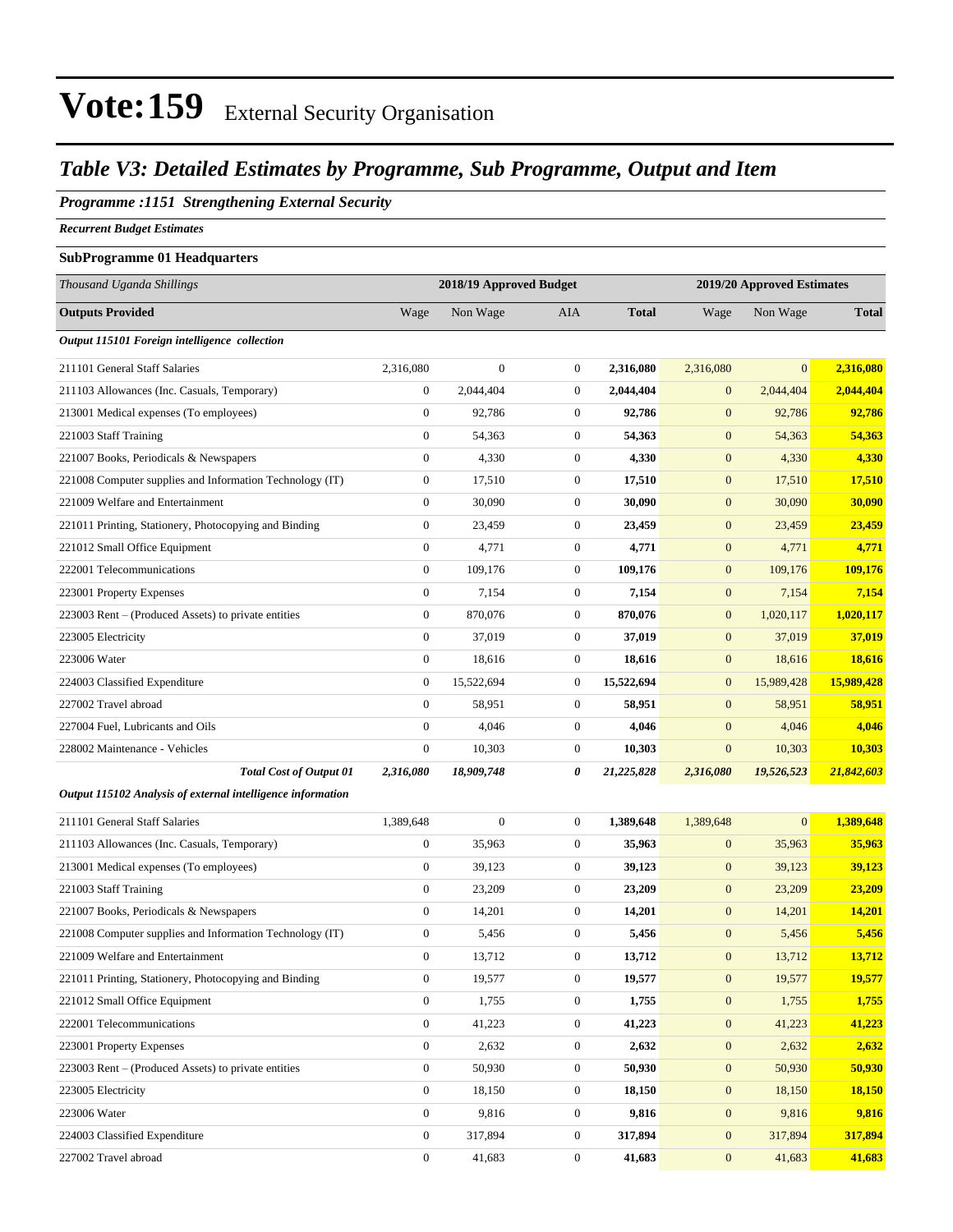| 227004 Fuel, Lubricants and Oils                          | $\mathbf{0}$                  | 7,891                   | $\boldsymbol{0}$      | 7,891        | $\overline{0}$         | 7,891                      | 7,891        |
|-----------------------------------------------------------|-------------------------------|-------------------------|-----------------------|--------------|------------------------|----------------------------|--------------|
| 228002 Maintenance - Vehicles                             | $\mathbf{0}$                  | 7,580                   | $\boldsymbol{0}$      | 7,580        | $\mathbf{0}$           | 7,580                      | 7,580        |
| <b>Total Cost of Output 02</b>                            | 1,389,648                     | 650,795                 | $\boldsymbol{\theta}$ | 2,040,443    | 1,389,648              | 650,795                    | 2,040,443    |
| <b>Output 115103 Administration</b>                       |                               |                         |                       |              |                        |                            |              |
| 211101 General Staff Salaries                             | 8,058,592                     | $\mathbf{0}$            | $\boldsymbol{0}$      | 8,058,592    | 8,058,592              | $\Omega$                   | 8,058,592    |
| 211103 Allowances (Inc. Casuals, Temporary)               | $\boldsymbol{0}$              | 162,035                 | $\boldsymbol{0}$      | 162,035      | $\mathbf{0}$           | 162,035                    | 162,035      |
| 212102 Pension for General Civil Service                  | $\mathbf{0}$                  | $\Omega$                | $\mathbf{0}$          | $\mathbf{0}$ | $\mathbf{0}$           | 266,821                    | 266,821      |
| 213001 Medical expenses (To employees)                    | $\mathbf{0}$                  | 80,321                  | $\mathbf{0}$          | 80,321       | $\mathbf{0}$           | 80,321                     | 80,321       |
| 213004 Gratuity Expenses                                  | $\boldsymbol{0}$              | 524,518                 | $\boldsymbol{0}$      | 524,518      | $\boldsymbol{0}$       | 524,518                    | 524,518      |
| 221003 Staff Training                                     | $\boldsymbol{0}$              | 119,401                 | $\boldsymbol{0}$      | 119,401      | $\mathbf{0}$           | 119,401                    | 119,401      |
| 221007 Books, Periodicals & Newspapers                    | $\boldsymbol{0}$              | 22,122                  | $\boldsymbol{0}$      | 22,122       | $\mathbf{0}$           | 22,122                     | 22,122       |
| 221008 Computer supplies and Information Technology (IT)  | $\mathbf{0}$                  | 20,532                  | $\mathbf{0}$          | 20,532       | $\mathbf{0}$           | 20,532                     | 20,532       |
| 221009 Welfare and Entertainment                          | $\mathbf{0}$                  | 73,268                  | $\mathbf{0}$          | 73,268       | $\mathbf{0}$           | 73,268                     | 73,268       |
| 221011 Printing, Stationery, Photocopying and Binding     | $\boldsymbol{0}$              | 52,031                  | $\boldsymbol{0}$      | 52,031       | $\boldsymbol{0}$       | 52,031                     | 52,031       |
| 221012 Small Office Equipment                             | $\boldsymbol{0}$              | 6,604                   | $\boldsymbol{0}$      | 6,604        | $\mathbf{0}$           | 6,604                      | 6,604        |
| 221017 Subscriptions                                      | $\mathbf{0}$                  | 300,000                 | $\boldsymbol{0}$      | 300,000      | $\overline{0}$         | 300,000                    | 300,000      |
| 222001 Telecommunications                                 | $\mathbf{0}$                  | 169,631                 | $\mathbf{0}$          | 169,631      | $\mathbf{0}$           | 169,631                    | 169,631      |
| 223001 Property Expenses                                  | $\mathbf{0}$                  | 9,904                   | $\mathbf{0}$          | 9,904        | $\mathbf{0}$           | 9,904                      | 9,904        |
| 223003 Rent – (Produced Assets) to private entities       | $\boldsymbol{0}$              | 186,384                 | $\boldsymbol{0}$      | 186,384      | $\boldsymbol{0}$       | 186,384                    | 186,384      |
| 223005 Electricity                                        | $\boldsymbol{0}$              | 114,830                 | $\boldsymbol{0}$      | 114,830      | $\mathbf{0}$           | 114,830                    | 114,830      |
| 223006 Water                                              | $\boldsymbol{0}$              | 51,569                  | $\boldsymbol{0}$      | 51,569       | $\overline{0}$         | 51,569                     | 51,569       |
| 224003 Classified Expenditure                             | $\mathbf{0}$                  | 252,739                 | $\mathbf{0}$          | 252,739      | $\mathbf{0}$           | 627,216                    | 627,216      |
| 227001 Travel inland                                      | $\mathbf{0}$                  | 60,000                  | $\mathbf{0}$          | 60,000       | $\mathbf{0}$           | 60,000                     | 60,000       |
| 227002 Travel abroad                                      | $\mathbf{0}$                  | 459,342                 | $\boldsymbol{0}$      | 459,342      | $\mathbf{0}$           | 459,342                    | 459,342      |
| 227004 Fuel, Lubricants and Oils                          | $\boldsymbol{0}$              | 116,668                 | $\boldsymbol{0}$      | 116,668      | $\mathbf{0}$           | 116,668                    | 116,668      |
| 228002 Maintenance - Vehicles                             | $\mathbf{0}$                  | 227,525                 | $\boldsymbol{0}$      | 227,525      | $\overline{0}$         | 227,525                    | 227,525      |
| <b>Total Cost of Output 03</b>                            | 8,058,592                     | 3,009,424               | 0                     | 11,068,016   | 8,058,592              | 3,650,722                  | 11,709,314   |
| <b>Total Cost Of Outputs Provided</b>                     | 11,764,320                    | 22,569,967              | $\bf{0}$              | 34,334,287   | 11,764,320             | 23,828,041                 | 35,592,360   |
| <b>Arrears</b>                                            | Wage                          | Non Wage                | AIA                   | <b>Total</b> | Wage                   | Non Wage                   | <b>Total</b> |
| <b>Output 115199 Arrears</b>                              |                               |                         |                       |              |                        |                            |              |
| 321605 Domestic arrears (Budgeting)                       | $\boldsymbol{0}$              | 4,198,749               | $\boldsymbol{0}$      | 4,198,749    | $\boldsymbol{0}$       | 5,223,916                  | 5,223,916    |
| 321608 General Public Service Pension arrears (Budgeting) | $\boldsymbol{0}$              | 641,337                 | $\boldsymbol{0}$      | 641,337      | $\mathbf{0}$           | 7,344,647                  | 7,344,647    |
| <b>Total Cost of Output 99</b>                            | 0                             | 4,840,087               | 0                     | 4,840,087    | $\boldsymbol{\theta}$  | 12,568,564                 | 12,568,564   |
| <b>Total Cost Of Arrears</b>                              | $\bf{0}$                      | 4,840,087               | $\boldsymbol{0}$      | 4,840,087    | $\bf{0}$               | 12,568,564                 | 12,568,564   |
| <b>Total Cost for SubProgramme 01</b>                     | 11,764,320                    | 27,410,054              | $\bf{0}$              | 39,174,374   | 11,764,320             | 36,396,604                 | 48,160,924   |
| <b>Total Excluding Arrears</b>                            | 11,764,320                    | 22,569,967              | $\boldsymbol{0}$      | 34,334,287   | 11,764,320             | 23,828,041                 | 35,592,360   |
| <b>Development Budget Estimates</b>                       |                               |                         |                       |              |                        |                            |              |
| Project 0983 Strengthening ESO                            |                               |                         |                       |              |                        |                            |              |
| Thousand Uganda Shillings                                 |                               | 2018/19 Approved Budget |                       |              |                        | 2019/20 Approved Estimates |              |
|                                                           | <b>GoU Dev't External Fin</b> |                         |                       |              | GoU Dev't External Fin |                            | <b>Total</b> |
| <b>Capital Purchases</b>                                  |                               |                         | <b>AIA</b>            | <b>Total</b> |                        |                            |              |

*Output 115175 Purchase of Motor Vehicles and Other Transport Equipment* 312201 Transport Equipment 252,704 0 0 **252,704** 0 0 **0**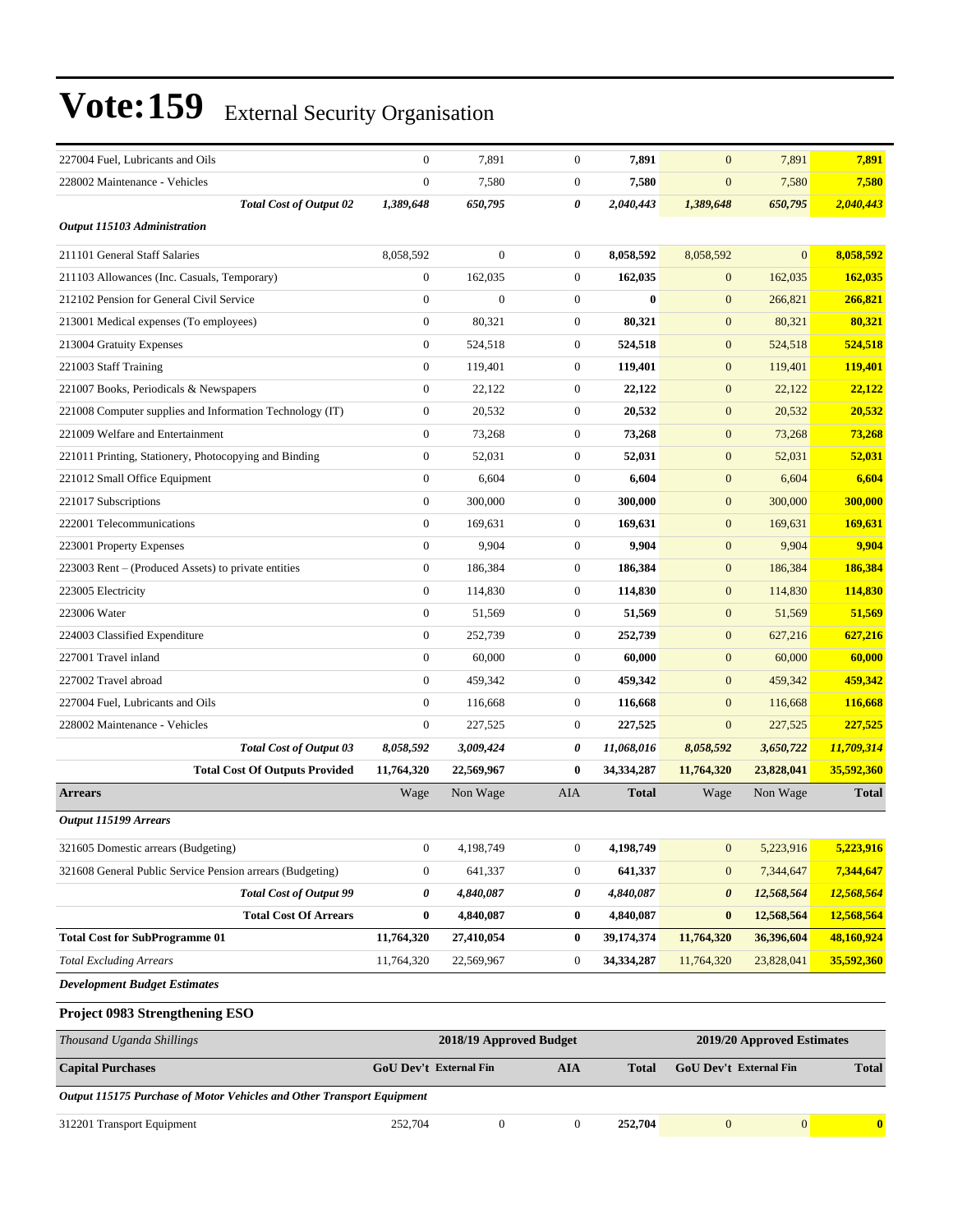| 312207 Classified Assets                                               | 1,500,000  | $\Omega$            | $\mathbf{0}$   | 1,500,000    | 1,500,000  | $\mathbf{0}$          | 1,500,000    |  |
|------------------------------------------------------------------------|------------|---------------------|----------------|--------------|------------|-----------------------|--------------|--|
| Total Cost Of Output 115175                                            | 1,752,704  | 0                   | 0              | 1,752,704    | 1,500,000  | $\boldsymbol{\theta}$ | 1,500,000    |  |
| Output 115176 Purchase of Office and ICT Equipment, including Software |            |                     |                |              |            |                       |              |  |
| 312202 Machinery and Equipment                                         | 36,000     | $\Omega$            | $\theta$       | 36,000       | 36,000     | $\mathbf{0}$          | 36,000       |  |
| Total Cost Of Output 115176                                            | 36,000     | 0                   | 0              | 36,000       | 36,000     | $\boldsymbol{\theta}$ | 36,000       |  |
| Output 115177 Purchase of Specialised Machinery & Equipment            |            |                     |                |              |            |                       |              |  |
| 312202 Machinery and Equipment                                         | 103,296    | $\mathbf{0}$        | $\theta$       | 103,296      | 103,296    | $\overline{0}$        | 103,296      |  |
| 312207 Classified Assets                                               | 2,000,000  | $\Omega$            | $\mathbf{0}$   | 2,000,000    | 2,000,000  | $\overline{0}$        | 2,000,000    |  |
| Total Cost Of Output 115177                                            | 2,103,296  | 0                   | 0              | 2,103,296    | 2,103,296  | $\boldsymbol{\theta}$ | 2,103,296    |  |
| <b>Total Cost for Capital Purchases</b>                                | 3,892,000  | $\mathbf{0}$        | $\mathbf{0}$   | 3,892,000    | 3,639,296  | $\overline{0}$        | 3,639,296    |  |
| <b>Total Cost for Project: 0983</b>                                    | 3,892,000  | $\Omega$            | $\overline{0}$ | 3,892,000    | 3,639,296  | $\overline{0}$        | 3,639,296    |  |
| <b>Total Excluding Arrears</b>                                         | 3,892,000  | $\mathbf{0}$        | $\mathbf{0}$   | 3,892,000    | 3,639,296  | $\overline{0}$        | 3,639,296    |  |
|                                                                        | GoU        | <b>External Fin</b> | <b>AIA</b>     | <b>Total</b> | GoU        | <b>External Fin</b>   | <b>Total</b> |  |
| <b>Total Cost for Programme 51</b>                                     | 43,066,374 | $\bf{0}$            | $\bf{0}$       | 43,066,374   | 51,800,220 | $\bf{0}$              | 51,800,220   |  |
| <b>Total Excluding Arrears</b>                                         | 38,226,287 | $\mathbf{0}$        | $\mathbf{0}$   | 38,226,287   | 39,231,656 | $\mathbf{0}$          | 39,231,656   |  |
|                                                                        | GoU        | <b>External Fin</b> | <b>AIA</b>     | <b>Total</b> | GoU        | <b>External Fin.</b>  | <b>Total</b> |  |
| <b>Grand Total for Vote 159</b>                                        | 43,066,374 | $\mathbf{0}$        | $\bf{0}$       | 43,066,374   | 51,800,220 | $\bf{0}$              | 51,800,220   |  |
| <b>Total Excluding Arrears</b>                                         | 38,226,287 | $\Omega$            | $\mathbf{0}$   | 38,226,287   | 39,231,656 | $\overline{0}$        | 39,231,656   |  |